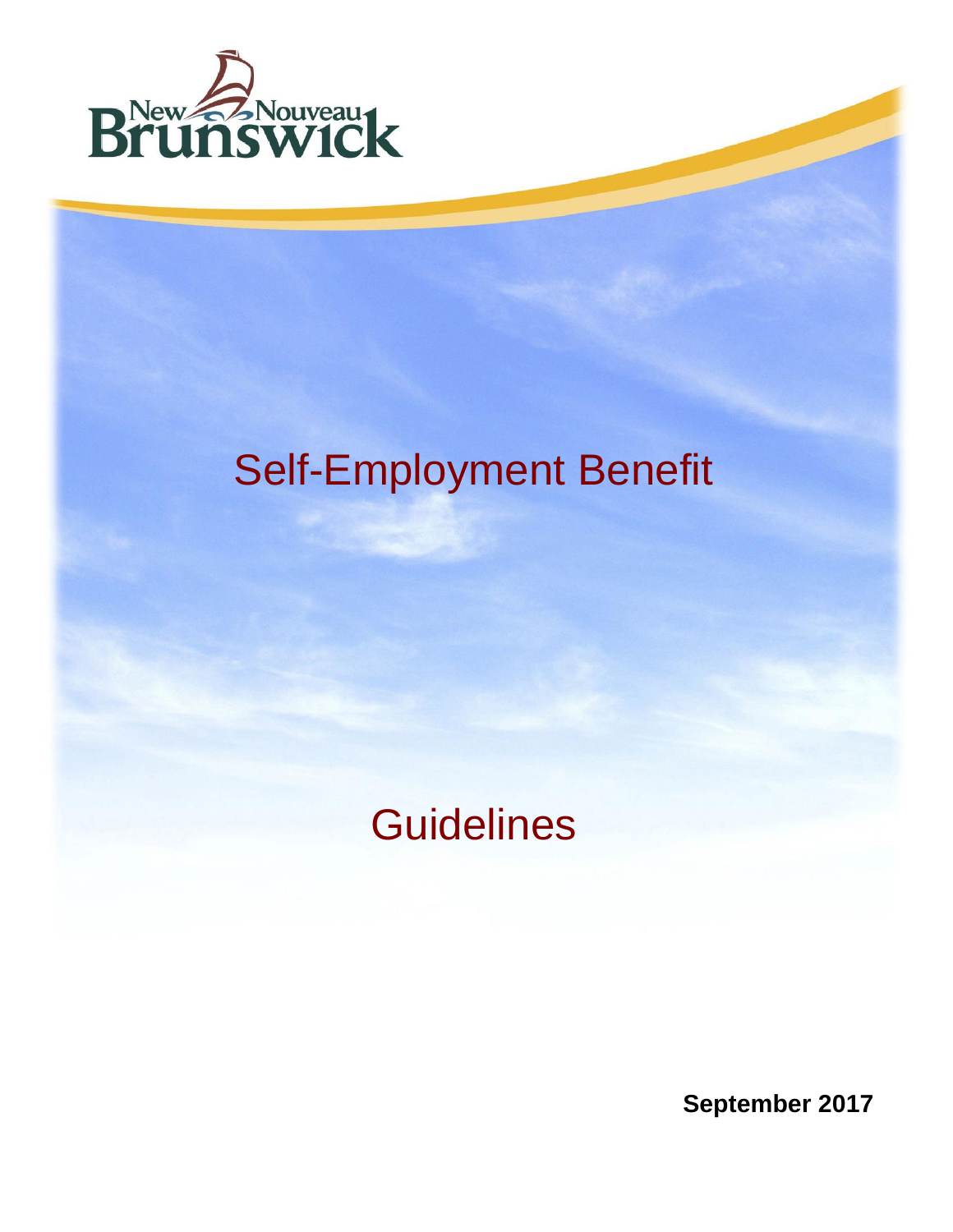### *Self-Employment Benefit DEPARTMENT OF POST-SECONDARY EDUCATION, TRAINING AND LABOUR*

#### **OVERVIEW**

The Self-Employment Benefit Program helps unemployed individuals create a job for themselves by starting a new business. The program provides various types of support during the initial development phase of the business including financial assistance, coaching and ongoing technical advice. Coaching is tailored to meet individual needs and can include subjects such as business plan development, accounting, and marketing.

The Self-Employment Benefit Program is delivered in partnership with non-profit, private and/or public organizations. Services with these organizations are purchased in accordance with the *New Brunswick Public Purchasing Act*, Regulation 94-157.

#### **DESCRIPTION**

To access the Self-Employment Benefit Program, the applicant must meet with the Self-Employment Benefit Coordinator in their area. The Self-Employment Benefit Coordinator will analyze the applicant's strengths and needs, and recommend whether or not self-employment is an option.

If this is an option, the applicant submits an application and, with the assistance of the Self-Employment Benefit Coordinator, prepares a business plan. The application and business plan will be presented to a Committee and evaluated according to provincially established program criteria.

Applicant must not start his/her business until approval for the Self-Employment Benefit Program has been granted and the applicant has signed a contract. The successful applicant will be officially made aware of his/her acceptance into the Self-Employment Benefit Program by receipt of a Letter of Offer from the Department of Post-Secondary Education, Training and Labour.

#### **ELIGIBILITY**

#### **Applicant:**

To be eligible for Self-Employment Benefit, individuals must meet the following criteria:

- Must be legally entitled to work in Canada.
- Must reside in New Brunswick, or be willing to establish residency in New Brunswick.
- Must not be a full-time student.
- Must be unemployed and EI eligible.
- Must present a business plan.
- Must work full-time at the business (at least 35 hours per week).
- Must have decision-making control over the business operation.
- Must have 50% or more ownership.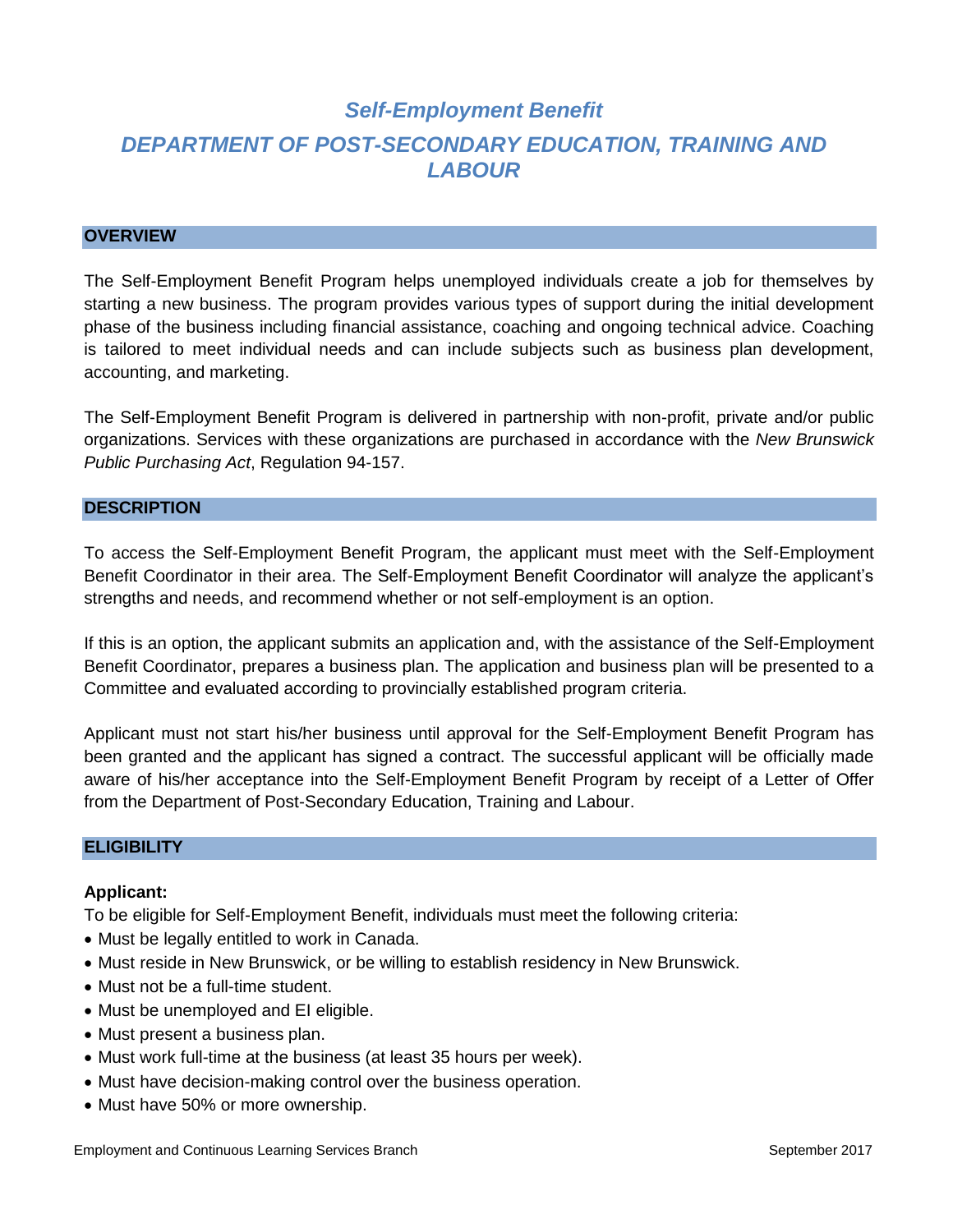- Situations where the individual and/or family members (spouse, parent, child, brother or sister) own similar businesses must be reviewed for eligibility on a case-by-case basis.
- Must agree to and have an acceptable credit review.
- Must be able to provide additional capital to the business in form of cash or in-kind contributions at a minimum of 5% of total start-up costs.
- Must not have started the business prior to being approved and signing a contract for the Self-Employment Benefit program.
- Must not have received funding under the Self-Employment Benefit Program within the last five years.

#### **Business:**

A business started under the Self-Employment Benefit Program must meet the following general criteria:

- The business must be a for-profit venture.
- The business must operate on a full-time basis for a minimum of 44 weeks per year.
- Businesses deemed to be in undue competition with existing ventures will not be eligible for funding.
- The business must be established in New Brunswick and begin operation within ten weeks of signing a Self-Employment Benefit contract.
- 50/50 Partnership businesses will be considered if a formal written agreement is provided, which details the business partners' relationships. Both partners can apply to the program.
- Businesses with a franchise fee of \$50,000 or less are eligible.
- Businesses which are based on commission sales, pyramid-type selling, network marketing, and 1-900 numbers are not eligible.
- A business which is not in the public interest is not eligible.
- A business which exploits sex, religion or politics is not eligible.
- A business which exploits vulnerable groups is not eligible (ex .pay day loans).
- The business must demonstrate viability.

#### **FUNDING**

- Under the Self-Employment Benefit Program, if the individual is receiving or is eligible to receive Employment Insurance benefits, they will continue to receive these benefits until their claim ends. At that time, they will receive support at a provincially established rate for the duration of time remaining on the program.
- If the individual is approved for the Self-Employment Benefit Program but not receiving Employment Insurance benefits, they will receive a weekly allowance at a provincially established rate. The Self-Employment Benefit Coordinator in their area can provide them with additional information on what other support may be available to them.
- Revenue from the business will not be deducted from their benefits while they are participating in the Self-Employment Benefit Program.

**Note:** If they earn over a certain amount in a tax year (as determined by Revenue Canada), benefits may be clawed back when they file their income tax return for the year. They must check with Revenue Canada if they have any questions concerning this matter.